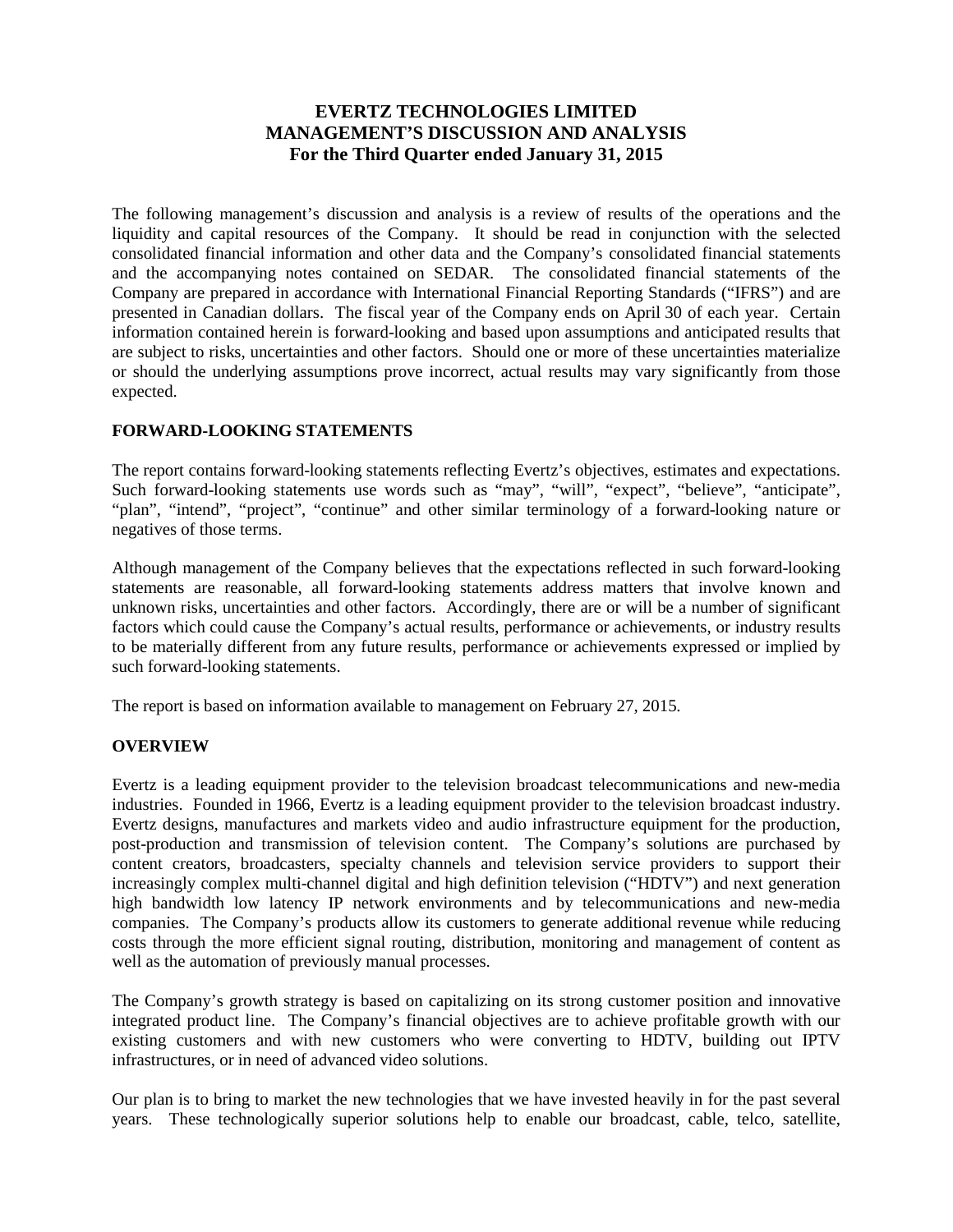content creator and new media customers to address and implement their video infrastructure requirements.

Our broadcast customers continue to operate in a challenging economic environment which impacts their ability to incur capital expenditures and often results in projects being scaled back or postponed to later periods.

While it does appear that industry conditions are showing some improvement in certain geographical areas, it is unclear what the time frame will be for our customers to convert this to equipment purchases.

## **SIGNIFICANT ACCOUNTING POLICIES**

## **Changes in Accounting Policies**

#### *Financial Instruments*

Effective May 1, 2014, the Company adopted amendments to IAS 32, Financial Instruments: Presentations ("IAS 32"), which clarified certain aspects of the requirements to offset. The amendments focus on the criterion that an entity currently has a legally enforceable right to set off the recognized amounts and the criterion that an entity intends either to settle on a net basis or to realize the asset and settle the liability simultaneously. The adoption of the amendments did not have a material impact on the Interim Condensed Consolidated Financial Statements.

#### *Levies*

Effective May 1, 2014, the Company adopted IFRIC 21, Levies ("IFRIC 21") which provides guidance on accounting for levies in accordance with IAS 37, Provisions, Contingent Liabilities and Contingent Assets. IFRIC 21 defines a levy as an outflow from an entity imposed by a government in accordance with legislation and confirms that an entity recognizes a liability for a levy only when the triggering event specified in the legislation occurs. IFRIC 21 did not have a material impact on the Interim Condensed Consolidated Financial Statements.

#### **New and Revised IFRSs Issued but Not Yet Effective**

Following is a listing of amendments, revisions and new International Financial Reporting Standards issued but not yet effective. Unless otherwise indicated, earlier application is permitted. The Company has not yet determined the impact of the changes to the adoption of the following standards.

## *Financial Instruments*

IFRS 9, Financial instruments ("IFRS 9") was issued by the IASB in July 2014 and will replace IAS 39, *Financial Instruments: Recognition and Measurement* ("IAS 39"). IFRS 9 introduces new requirements for the financial reporting of financial assets and financial liabilities. IFRS 9 is effective for annual periods beginning on or after January 1, 2018.

#### *Revenue*

IFRS 15, Revenue from contracts with customers ("IFRS 15") was issued by the IASB in May 2014 and will replace IAS 11, Construction Contracts and IAS 18 Revenue. IFRS 15 specifies how and when revenue will be recognized. IFRS 15 is effective for annual periods beginning on or after January 1, 2017.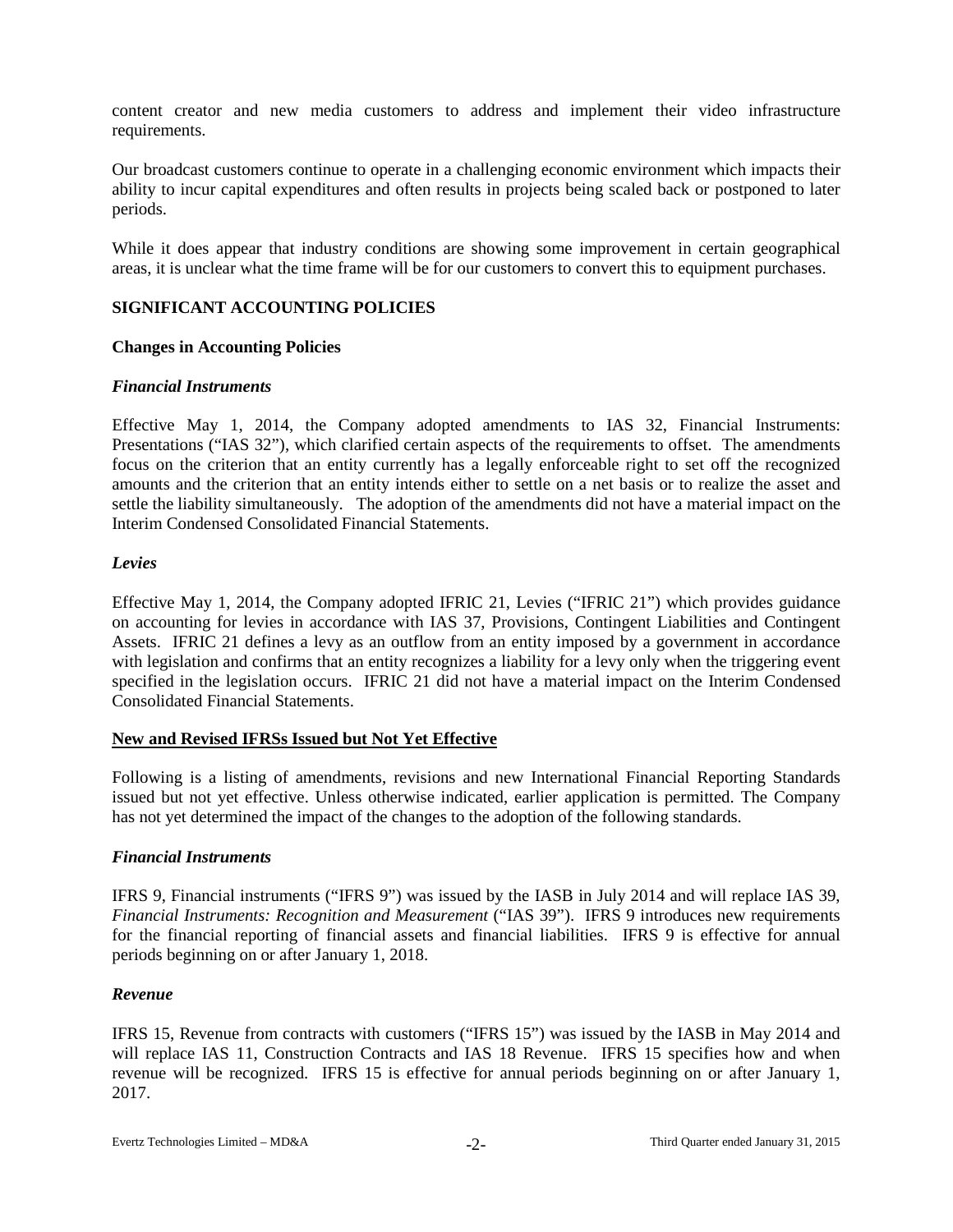## **QUARTER END HIGHLIGHTS**

Revenue decreased to \$90.7 million for the third quarter ended January 31, 2015 as compared to \$93.2 million for the third quarter ended January 31, 2014.

For the third quarter ended January 31, 2015, net earnings were \$21.2 million as compared to \$21.3 million for the third quarter ended January 31, 2014 and fully diluted earnings per share were \$0.28 as compared to \$0.29 for the third quarter ended January 31, 2014.

Gross margin during the third quarter ended January 31, 2015 was 56.2% as compared to 57.7% for the third quarter ended January 31, 2014.

Selling and administrative expenses for the third quarter ended January 31, 2015 was \$14.8 million compared to the third quarter ended January 31, 2014 of \$14.9 million. As a percentage of revenue, selling and administrative expenses totaled 16.3% for the third quarter ended January 31, 2015 as opposed to 16.0% for the third quarter ended January 31, 2014.

Research and development ("R&D") expenses were \$15.8 million for the third quarter ended January 31, 2015 as compared to \$15.0 million for the third quarter ended January 31, 2014.

Cash and cash equivalents were \$103.3 million and working capital was \$297.4 million as at January 31, 2015 as compared to cash and cash equivalents of \$102.0 million and working capital of \$273.9 million as at April 30, 2014.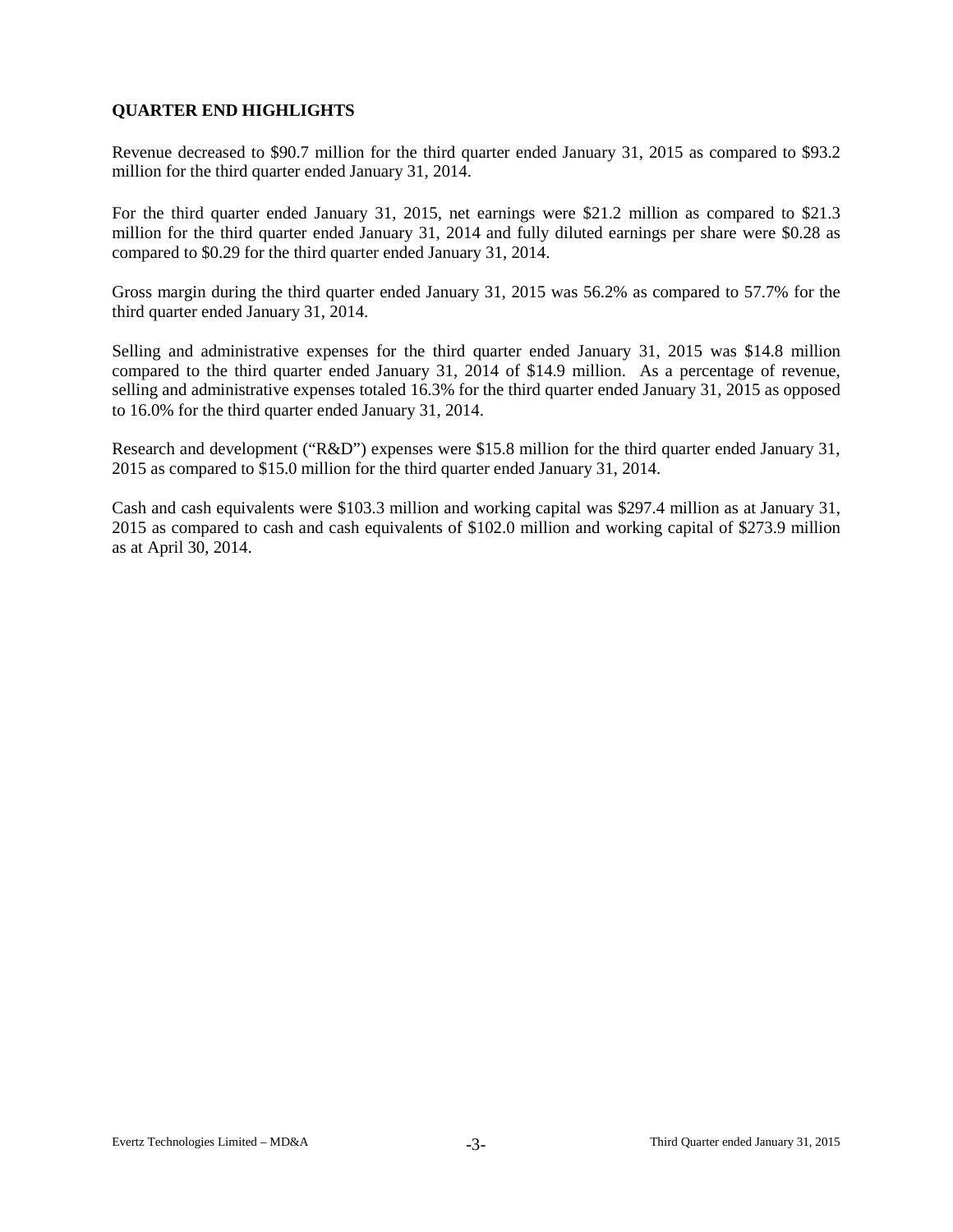# **Selected Consolidated Financial Information**

(in thousands of dollars except earnings per share and share data)

|                                                       | Three month period ended |              |         | Nine month period ended |             |              |          |  |  |  |
|-------------------------------------------------------|--------------------------|--------------|---------|-------------------------|-------------|--------------|----------|--|--|--|
|                                                       | January 31,              |              |         |                         | January 31, |              |          |  |  |  |
|                                                       | $20\overline{15}$        |              | 2014    |                         | 2015        |              | 2014     |  |  |  |
| Revenue                                               | \$<br>90,726             | \$           | 93,185  | \$                      | 271,629     | $\mathbb{S}$ | 238,287  |  |  |  |
| Cost of goods sold                                    | 39,709                   |              | 39,448  |                         | 118,226     |              | 101,184  |  |  |  |
| Gross margin                                          | 51,017                   |              | 53,737  |                         | 153,403     |              | 137,103  |  |  |  |
| Expenses                                              |                          |              |         |                         |             |              |          |  |  |  |
| Selling and administrative                            | 14,805                   |              | 14,913  |                         | 43,307      |              | 40,196   |  |  |  |
| General                                               | 1,635                    |              | 2,438   |                         | 4,768       |              | 5,365    |  |  |  |
| Research and development                              | 15,768                   |              | 15,049  |                         | 46,709      |              | 43,133   |  |  |  |
| Investment tax credits                                | (2,325)                  |              | (3,168) |                         | (7, 178)    |              | (9,033)  |  |  |  |
| Foreign exchange gain                                 | (6,744)                  |              | (3,718) |                         | (8, 124)    |              | (7, 183) |  |  |  |
|                                                       | 23,139                   |              | 25,514  |                         | 79,482      |              | 72,478   |  |  |  |
| Earnings before undernoted                            | 27,878                   |              | 28,223  |                         | 73,921      |              | 64,625   |  |  |  |
| Finance income                                        | 209                      |              | 496     |                         | 603         |              | 1,720    |  |  |  |
| Finance costs                                         | (33)                     |              | (61)    |                         | (176)       |              | (275)    |  |  |  |
| Other income and expenses                             | 138                      |              | 47      |                         | 165         |              | (38)     |  |  |  |
| Earnings before income taxes                          | 28,192                   |              | 28,705  |                         | 74,513      |              | 66,032   |  |  |  |
| Provision for (recovery of) income taxes              |                          |              |         |                         |             |              |          |  |  |  |
| Current                                               | 5,777                    |              | 7,672   |                         | 20,337      |              | 19,387   |  |  |  |
| Deferred                                              | 1,208                    |              | (316)   |                         | (1,080)     |              | (2,140)  |  |  |  |
|                                                       | 6,985                    |              | 7,356   |                         | 19,257      |              | 17,247   |  |  |  |
| Net earnings for the period                           | \$<br>21,207             | S            | 21,349  | \$                      | 55,256      | $\mathbb{S}$ | 48,785   |  |  |  |
| Net earnings attributable to non-controlling interest | 193                      |              | 68      |                         | 682         |              | 349      |  |  |  |
| Net earnings attributable to shareholders             | 21,014                   |              | 21,281  |                         | 54,574      |              | 48,436   |  |  |  |
| Net earnings for the period                           | \$<br>21,207             | $\mathbb{S}$ | 21,349  | \$                      | 55,256      | \$           | 48,785   |  |  |  |
| Earnings per share                                    |                          |              |         |                         |             |              |          |  |  |  |
| <b>Basic</b>                                          | \$<br>0.28               | \$           | 0.29    | \$                      | 0.73        | \$           | 0.65     |  |  |  |
| Diluted                                               | \$<br>0.28               | \$           | 0.29    | \$                      | 0.73        | \$           | 0.65     |  |  |  |
|                                                       |                          |              |         |                         |             |              |          |  |  |  |

| <b>Consolidated Balance Sheet Data</b>         |    | As at                   | As at |                       |  |  |
|------------------------------------------------|----|-------------------------|-------|-----------------------|--|--|
|                                                |    | <b>January 31, 2015</b> |       | <b>April 30, 2014</b> |  |  |
| Cash and cash equivalents                      | \$ | 103,303                 | \$    | 101,956               |  |  |
| Inventory                                      | D  | 150,763                 | S     | 134,561               |  |  |
| Working capital                                | \$ | 297,397                 | \$    | 273,914               |  |  |
| Total assets                                   | \$ | 430.062                 | \$    | 401,280               |  |  |
| Shareholders' equity                           | D  | 356,297                 | \$    | 333,478               |  |  |
| Number of common shares outstanding:           |    |                         |       |                       |  |  |
| Basic                                          |    | 74,459,346              |       | 74,310,146            |  |  |
| Fully-diluted                                  |    | 79,221,346              |       | 79,513,846            |  |  |
| Weighted average number of shares outstanding: |    |                         |       |                       |  |  |
| Basic                                          |    | 74,379,667              |       | 74,064,205            |  |  |
| Fully-diluted                                  |    | 74,981,067              |       | 74,485,461            |  |  |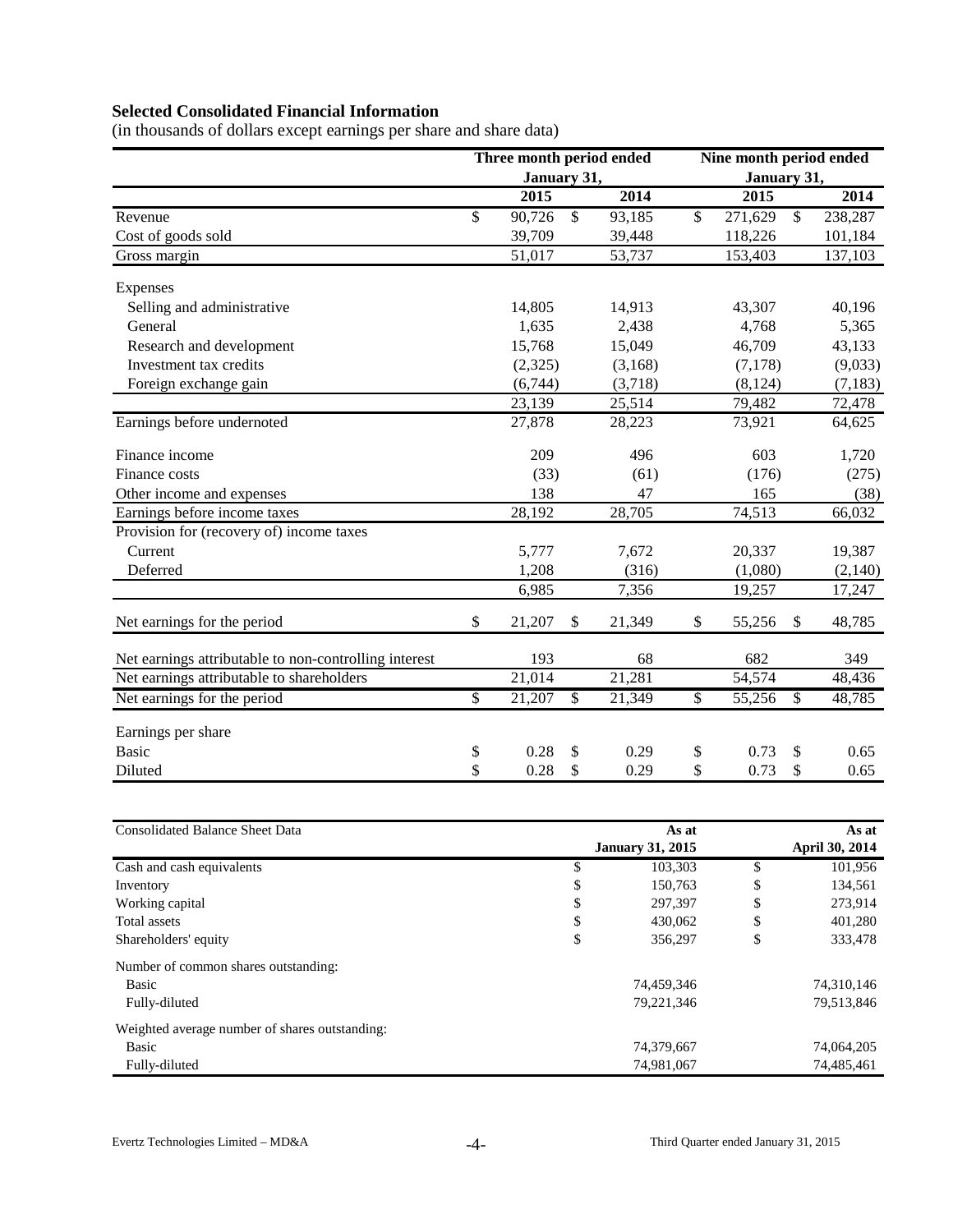#### **Consolidated Statement of Operations Data**

(in thousands of dollars except earnings per share and share data)

|                                                       |            |             | Three month period ended | Nine month period ended |            |
|-------------------------------------------------------|------------|-------------|--------------------------|-------------------------|------------|
|                                                       |            | January 31, |                          | January 31,             |            |
|                                                       | 2015       |             | 2014                     | 2015                    | 2014       |
| Revenue                                               | 100.0%     |             | 100.0%                   | 100.0%                  | 100.0%     |
| Cost of goods sold                                    | 43.8%      |             | 42.3%                    | 43.5%                   | 42.4%      |
| Gross margin                                          | 56.2%      |             | 57.7%                    | 56.5%                   | 57.6%      |
| Expenses                                              |            |             |                          |                         |            |
| Selling and administrative                            | 16.3%      |             | 16.0%                    | 15.9%                   | 16.9%      |
| General                                               | 1.8%       |             | 2.6%                     | 1.8%                    | 2.3%       |
| Research and development                              | 17.4%      |             | 16.2%                    | 17.2%                   | 18.1%      |
| Investment tax credits                                | $(2.6\%)$  |             | $(3.4\%)$                | $(2.6\%)$               | $(3.8\%)$  |
| Foreign exchange gain                                 | $(7.4\%)$  |             | $(4.0\%)$                | $(3.0\%)$               | $(3.0\%)$  |
|                                                       | 25.5%      |             | 27.4%                    | 29.3%                   | 30.5%      |
| Earnings before undernoted                            | 30.7%      |             | 30.3%                    | 27.2%                   | 27.1%      |
| Finance income                                        | 0.2%       |             | 0.5%                     | 0.2%                    | 0.7%       |
| Finance costs                                         | $(0.0\%)$  |             | $(0.1\%)$                | $(0.1\%)$               | $(0.1\%)$  |
| Other income and expenses                             | 0.2%       |             | 0.1%                     | 0.1%                    | $(0.0\%)$  |
| Earnings before income taxes                          | 31.1%      |             | 30.8%                    | 27.4%                   | 27.7%      |
| Provision for (recovery) of income taxes              |            |             |                          |                         |            |
| Current                                               | 6.4%       |             | 8.2%                     | 7.5%                    | 8.1%       |
| Deferred                                              | 1.3%       |             | $(0.3\%)$                | $(0.4\%)$               | $(0.9\%)$  |
|                                                       | 7.7%       |             | 7.9%                     | 7.1%                    | 7.2%       |
| Net earnings for the period                           | 23.4%      |             | 22.9%                    | 20.3%                   | 20.5%      |
| Net earnings attributable to non-controlling interest | 0.2%       |             | 0.1%                     | 0.2%                    | 0.2%       |
| Net earnings attributable to shareholders             | 23.2%      |             | 22.8%                    | 20.1%                   | 20.3%      |
| Net earnings for the period                           | 23.4%      |             | 22.9%                    | 20.3%                   | 20.5%      |
| Earnings per share:                                   |            |             |                          |                         |            |
| <b>Basic</b>                                          | \$<br>0.28 | \$          | 0.29                     | \$<br>0.73              | \$<br>0.65 |
| Diluted                                               | \$<br>0.28 | \$          | 0.29                     | \$<br>0.73              | \$<br>0.65 |

# **REVENUE AND EXPENSES**

#### *Revenue*

The Company generates revenue principally from the sale of its broadcast equipment solutions to content creators, broadcasters, specialty channels and television service providers.

The Company markets and sells its products and services through both direct and indirect sales strategies. The Company's direct sales efforts focus on large and complex end-user customers. These customers have long sales cycles typically ranging from four to eight months before an order may be received by the Company for fulfillment.

The Company monitors revenue performance in two main geographic regions: (i) United States/Canada and (ii) International.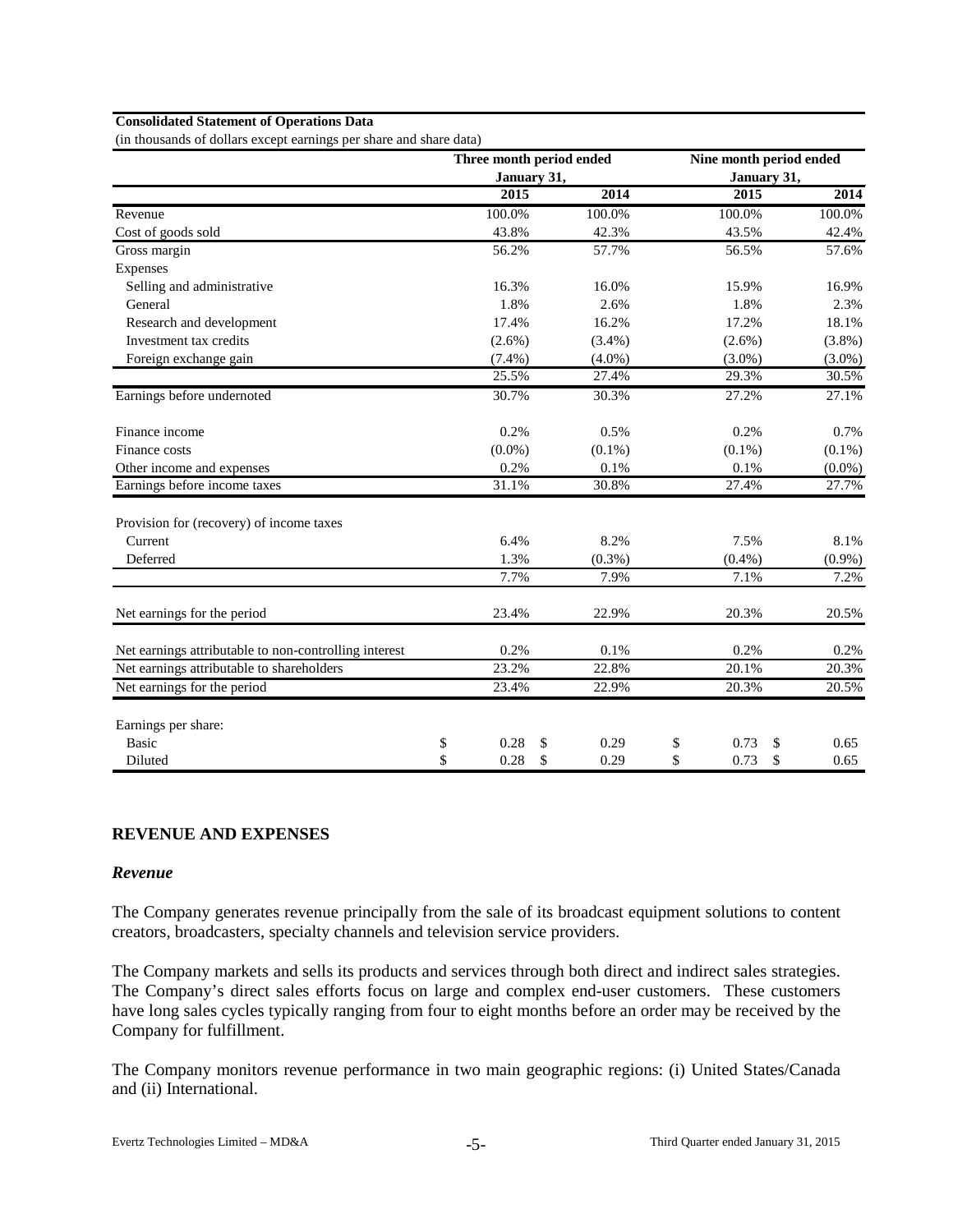The Company currently generates approximately 50% to 60% of its revenue in the United States/Canada. The Company recognizes the opportunity to more aggressively target markets in other geographic regions and intends to invest in personnel and infrastructure in those markets.

While a significant portion of the Company's expenses are denominated in Canadian dollars, the Company collects substantially all of its revenues in currencies other than the Canadian dollar and therefore has significant exposure to fluctuations in foreign currencies, in particular the US dollar. Approximately 65% to 75% of the Company's revenues are denominated in US dollars.

| (In thousands of Canadian dollars, | Three month period ended |  |        | % increase | Nine month period ended |            | % increase |
|------------------------------------|--------------------------|--|--------|------------|-------------------------|------------|------------|
| except for percentages)            | January 31,              |  |        | (decrease) | January 31,             | (decrease) |            |
|                                    | 2015                     |  | 2014   |            | 2015                    | 2014       |            |
| United States/Canada               | 53.552                   |  | 55,027 | (3%)       | 154,425                 | 129,095    | 20%        |
| International                      | 37.174                   |  | 38.158 | (3%)       | 117.204                 | 109.192    | 7%         |
|                                    | 90.726                   |  | 93.185 | $3\%)$     | 271.629                 | 238,287    | 14%        |

#### *Revenue*

Total revenue for the third quarter ended January 31, 2015 was \$90.7 million, a decrease of \$2.5 million, as compared to revenue of \$93.2 million for the third quarter ended January 31, 2014.

Total revenue for the nine month period ended January 31, 2015 was \$271.6 million, an increase of 14% or \$33.3 million, as compared to revenue of \$238.3 million for the nine month period ended January 31, 2014. Positive reception of recently released products was one of the key drivers in the 14% increase in revenue.

Revenue in the United States/Canada region was \$53.6 million for the third quarter ended January 31, 2015, a decrease of \$1.4 million or 3% as compared to revenue of \$55.0 million for the third quarter ended January 31, 2014.

Revenue in the United States/Canada region was \$154.4 million for the nine month period ended January 31, 2015, an increase of 20% or \$25.3 million, as compared to revenue of \$129.1 million for the nine month period ended January 31, 2014.

Revenue in the International region was \$37.2 million for the third quarter ended January 31, 2015, a decrease of \$1.0 million, as compared to revenue of \$38.2 million for the third quarter ended January 31, 2014.

Revenue in the International region was \$117.2 million for the nine month period ended January 31, 2015, an increase of 7% or \$8.0 million, as compared to revenue of \$109.2 million for the nine month period ended January 31, 2014.

## *Cost of Sales*

Cost of sales consists primarily of costs of manufacturing and assembly of products. A substantial portion of these costs is represented by components and compensation costs for the manufacture and assembly of products. Cost of sales also includes related overhead, certain depreciation, final assembly, quality assurance, inventory management and support costs. Cost of sales also includes the costs of providing services to clients, primarily the cost of service-related personnel.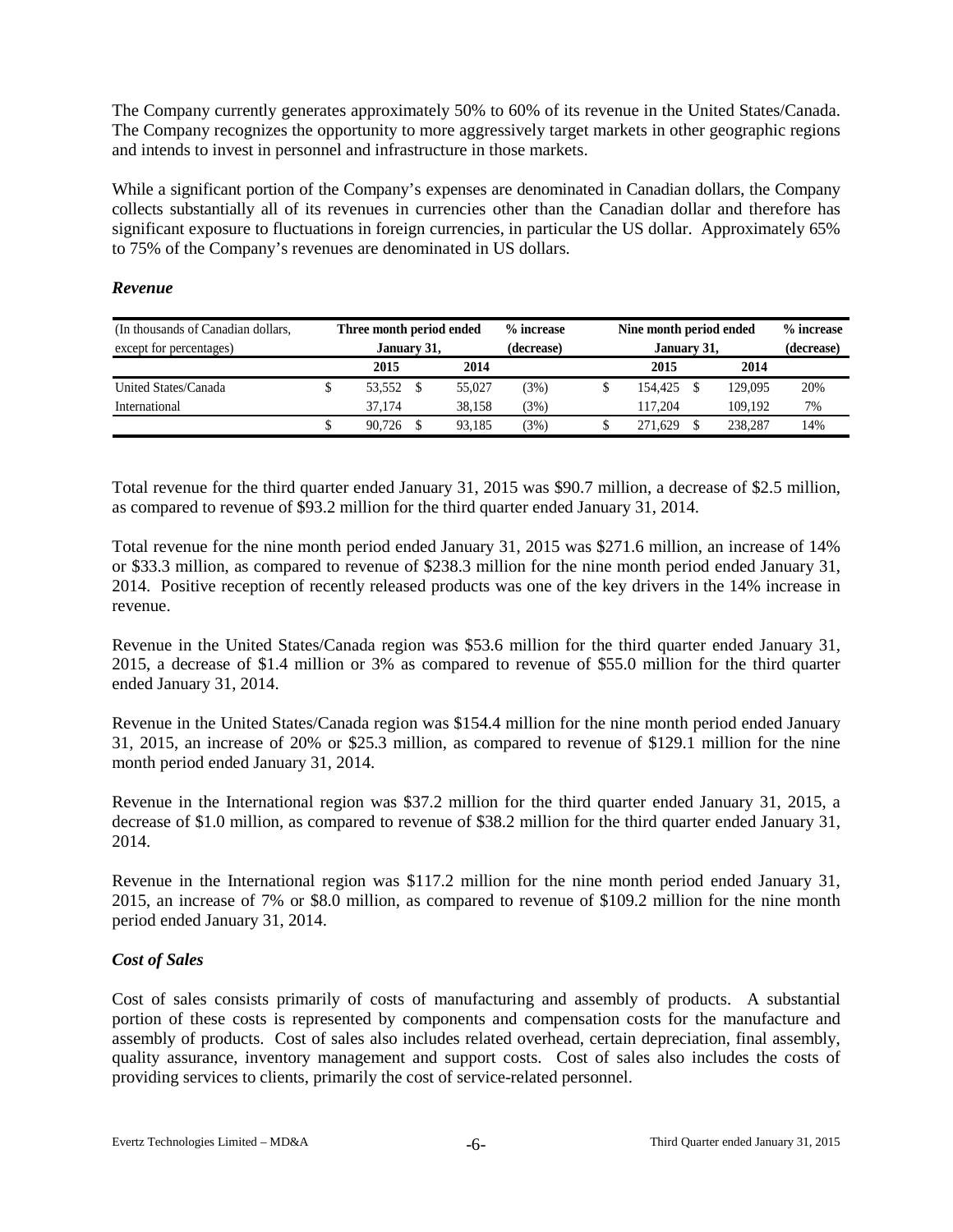## *Gross Margin*

| (In thousands of Canadian dollars, | Three month period ended |  |        | % increase | Nine month period ended |            |         |     |  |  |  |
|------------------------------------|--------------------------|--|--------|------------|-------------------------|------------|---------|-----|--|--|--|
| except for percentages)            | January 31,              |  |        | (decrease) | January 31,             | (decrease) |         |     |  |  |  |
|                                    | 2015                     |  | 2014   |            | 2015                    |            | 2014    |     |  |  |  |
| Gross margin                       | 51.017                   |  | 53.737 | (5%)       | 153.403                 |            | 137.103 | 12% |  |  |  |
| Gross margin % of sales            | 56.2%                    |  | 57.7%  |            | 56.5%                   |            | 57.6%   |     |  |  |  |

Gross margin for the third quarter ended January 31, 2015 was \$51.0 million, compared to \$53.7 million for the third quarter ended January 31, 2014. As a percentage of revenue, the gross margin was 56.2% for the third quarter ended January 31, 2015, as compared to 57.7% for the third quarter ended January 31, 2014.

Gross margin for the nine month period ended January 31, 2015 was \$153.4 million, compared to \$137.1 million for the nine month period ended January 31, 2014. As a percentage of revenue, the gross margin was 56.5% for the nine month period ended January 31, 2015, as compared to 57.6% for the nine month period ended January 31, 2014.

Gross margins vary depending on the product mix, geographic distribution and competitive pricing pressures and currency fluctuations. For the third quarter ended January 31, 2015 the gross margin, as a percentage of revenue, was in the Company's projected range. The pricing environment continues to be very competitive with substantial discounting by our competition.

The Company expects that it will continue to experience competitive pricing pressures. The Company continually seeks to build its products more efficiently and enhance the value of its product and service offerings in order to reduce the risk of declining gross margin associated with the competitive environment.

## *Operating Expenses*

The Company's operating expenses consist of: (i) selling, administrative and general; (ii) research and development and (iii) foreign exchange.

Selling expenses primarily relate to remuneration of sales and technical personnel. Other significant cost components include trade show costs, advertising and promotional activities, demonstration material and sales support. Selling and administrative expenses relate primarily to remuneration costs of related personnel, legal and professional fees, occupancy and other corporate and overhead costs. The Company also records certain depreciation amortization and share based compensation charges as general expenses. For the most part, selling, administrative and general expenses are fixed in nature and do not fluctuate directly with revenue. The Company's selling expenses tend to fluctuate in regards to the timing of trade shows, sales activity and sales personnel.

The Company invests in research and development to maintain its position in the markets it currently serves and to enhance its product portfolio with new functionality and efficiencies. Although the Company's research and development expenditures do not fluctuate directly with revenues, it monitors this spending in relation to revenues and adjusts expenditures when appropriate. Research and development expenditures consist primarily of personnel costs and material costs. Research and development expenses are presented on a gross basis (without deduction of research and development tax credits). Research and development tax credits associated with research and development expenditures are shown separately under research and development tax credits.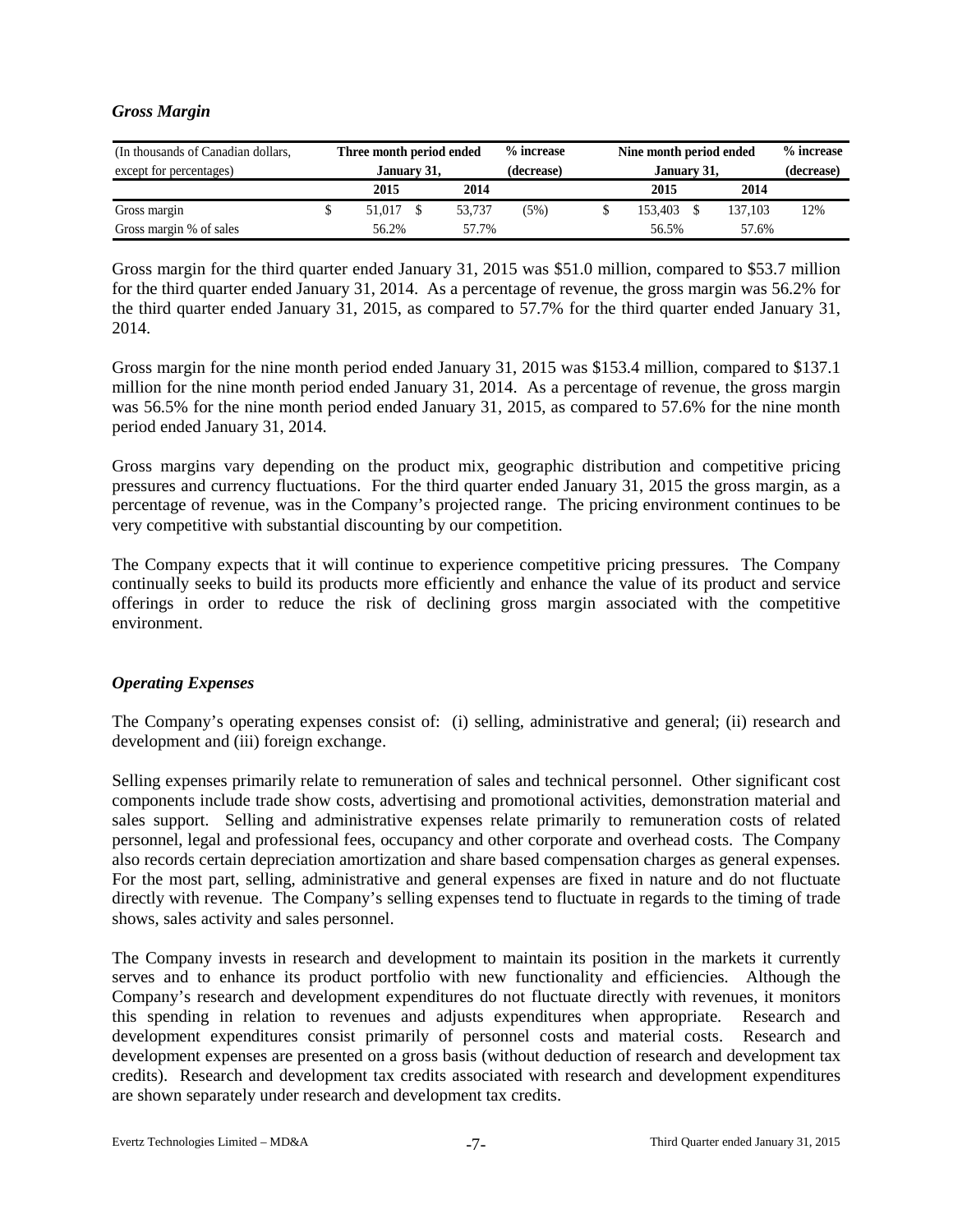#### *Selling and Administrative*

| (In thousands of Canadian dollars,    | Three month period ended |  |        | % increase | Nine month period ended | % increase  |  |        |    |  |  |
|---------------------------------------|--------------------------|--|--------|------------|-------------------------|-------------|--|--------|----|--|--|
| except for percentages)               | January 31,              |  |        | (decrease) |                         | January 31, |  |        |    |  |  |
|                                       | 2015                     |  | 2014   |            |                         | 2015        |  | 2014   |    |  |  |
| Selling and administrative            | 14.805                   |  | 14.913 | (1%)       |                         | 43.307      |  | 40.196 | 8% |  |  |
| Selling and administrative % of sales | 16.3%                    |  | 16.0%  |            |                         | 15.9%       |  | 16.9%  |    |  |  |

Selling and administrative expenses excludes stock based compensation, operation of non-production property, plant and equipment, and amortization of intangibles. Selling and administrative expenses for the third quarter ended January 31, 2015 were \$14.8 million or 16.3% of revenue, as compared to selling and administrative expenses of \$14.9 million or 16.0% of revenue for the third quarter ended January 31, 2014.

The decrease of \$0.1 million included a decrease in bad debts expense offset by an increase in translation costs of US dollar and UK Sterling denominated expenses.

Selling and administrative expenses for the nine month period ended January 31, 2015 were \$43.3 million or 15.9% of revenue, as compared to selling and administrative expenses of \$40.2 million or 16.9% of revenue for the nine month period ended January 31, 2014.

The increase of \$3.1 million was a result of lower salaries expense in the first quarter of the prior year, additional selling expenses, and the increased translation costs of US dollar, UK Sterling and Euro denominated expenses.

#### *Research and Development (R&D)*

| (In thousands of Canadian dollars,  | Three month period ended |              |  |        | % increase | Nine month period ended |      |        |    |  |  |
|-------------------------------------|--------------------------|--------------|--|--------|------------|-------------------------|------|--------|----|--|--|
| except for percentages)             | January 31.              |              |  |        | (decrease) | January 31,             |      |        |    |  |  |
|                                     |                          | 2015<br>2014 |  |        |            | 2015                    | 2014 |        |    |  |  |
| Research and development expenses   |                          | 15.768       |  | 15.049 | 5%         | 46.709                  |      | 43.133 | 8% |  |  |
| Research and development % of sales |                          | 17.4%        |  | 16.2%  |            | 17.2%                   |      | 18.1%  |    |  |  |

For the third quarter ended January 31, 2015, gross R&D expenses increased to \$15.8 million, an increase of 5% or \$0.8 million as compared to an expense of \$15.0 million for the third quarter ended January 31, 2014.

The increase of \$0.8 million was predominantly a result of growth of R&D personnel and increased translation costs associated with UK Sterling denominated expenses.

For the nine month quarter ended January 31, 2015, gross R&D expenses increased to \$46.7 million, an increase of 8% or \$3.6 million as compared to an expense of 43.1 million for the nine month period ended January 31, 2014.

The increase of \$3.6 million, the majority (\$2.3 million) occurred in the first quarter when compared to the first quarter of the prior year, which was a result of planned growth of R&D personnel and corresponding increases in materials as well as increased translation costs associated with UK Sterling denominated expenses.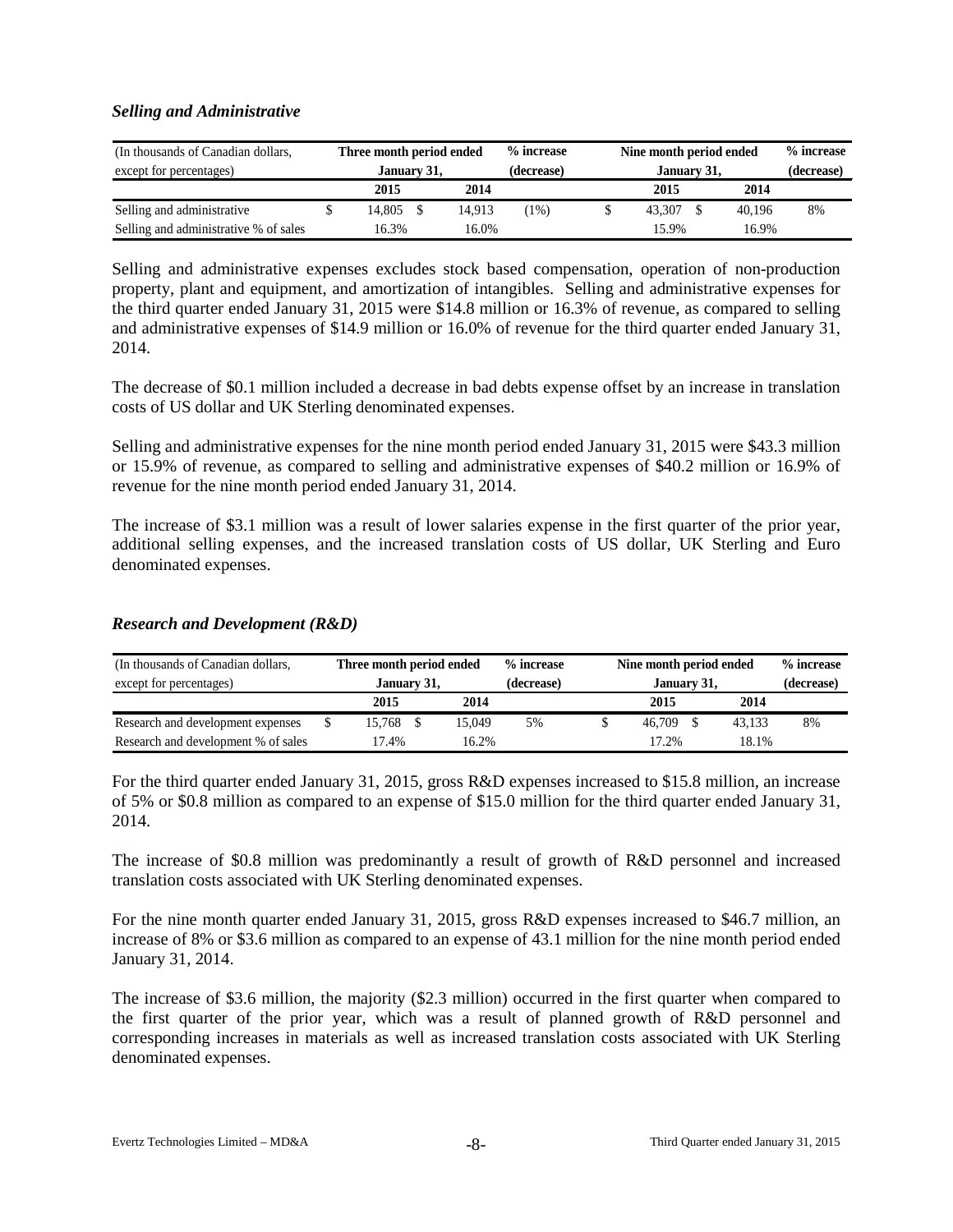## *Foreign Exchange*

For the third quarter ended January 31, 2015, the foreign exchange gain was \$6.7 million, as compared to a foreign exchange gain for the same period ended January 31, 2014 of \$3.7 million. The current quarter gain was predominantly driven by the increase in the value of the US dollar against the Canadian dollar since October 31, 2014.

For the nine month period ended January 31, 2015, the foreign exchange gain was \$8.1 million, as compared to a foreign exchange gain for the same period ended January 31, 2014 of \$7.2 million. The current year gain was predominantly driven by the increase in the value of the US dollar against the Canadian dollar since April 30, 2014.

## *Finance Income, Finance Costs, Other Income and Expenses*

For the third quarter ended January 31, 2015, finance income and expenses netted to a gain of \$0.3 million.

For the nine month period ended January 31, 2015, finance income, finance costs, other income and expenses netted to a gain of \$0.6 million.

# **LIQUIDITY AND CAPITAL RESOURCES**

| Liquidity and Capital Resources               |                         |    |               |
|-----------------------------------------------|-------------------------|----|---------------|
| (in thousands of dollars except ratios)       | As at                   |    | As at         |
| Key Balance Sheet Amounts and Ratios:         | <b>January 31, 2015</b> |    | Aprl 30, 2014 |
| Cash and cash equivalents                     | \$<br>103,303           | \$ | 101,956       |
| Working capital                               | \$<br>297,397           |    | 273.914       |
| Long-term assets                              | \$<br>68,857            | S  | 70,343        |
| Long-term debt                                | \$<br>1.108             | S  | 1,372         |
| Days sales outstanding in accounts receivable | 103                     |    | 99            |

| <b>Statement of Cash Flow Summary</b> |   | Three month period ended | Nine month period ended |             |            |  |  |  |
|---------------------------------------|---|--------------------------|-------------------------|-------------|------------|--|--|--|
|                                       |   | January 31,              |                         | January 31, |            |  |  |  |
|                                       |   | 2015                     | 2014                    | 2015        | 2014       |  |  |  |
| Operating activities                  |   | 27.511                   | 24.354                  | 42,096      | 36,749     |  |  |  |
| Investing activities                  | S | $(2,149)$ \$             | (2,575)                 | (6,590)     | (7,543)    |  |  |  |
| Financing activities                  |   | $(13, 439)$ \$           | (112, 583)              | (35, 823)   | (132, 844) |  |  |  |
| Net increase (decrease) in cash       |   | 12.919                   | (89, 449)               | 1.347       | (102,008)  |  |  |  |

## *Operating Activities*

For the third quarter ended January 31, 2015, the Company generated cash for operations of \$27.5 million, compared to \$24.4 million generated for the third quarter ended January 31, 2014. Excluding the effects of the changes in non-cash working capital and current taxes, the Company generated cash from operations of \$25.9 million for the third quarter ended January 31, 2015 compared to \$24.5 million for the third quarter ended January 31, 2014.

For the nine month period ended January 31, 2015, the Company generated cash from operations of \$42.1 million, compared to \$36.7 million for the nine month period ended January 31, 2014. Excluding the effects of the changes in non-cash working capital and current taxes, the Company generated cash from operations of \$64.6 million for the nine month period ended January 31, 2015 compared to \$56.8 million for the nine month period ended January 31, 2014.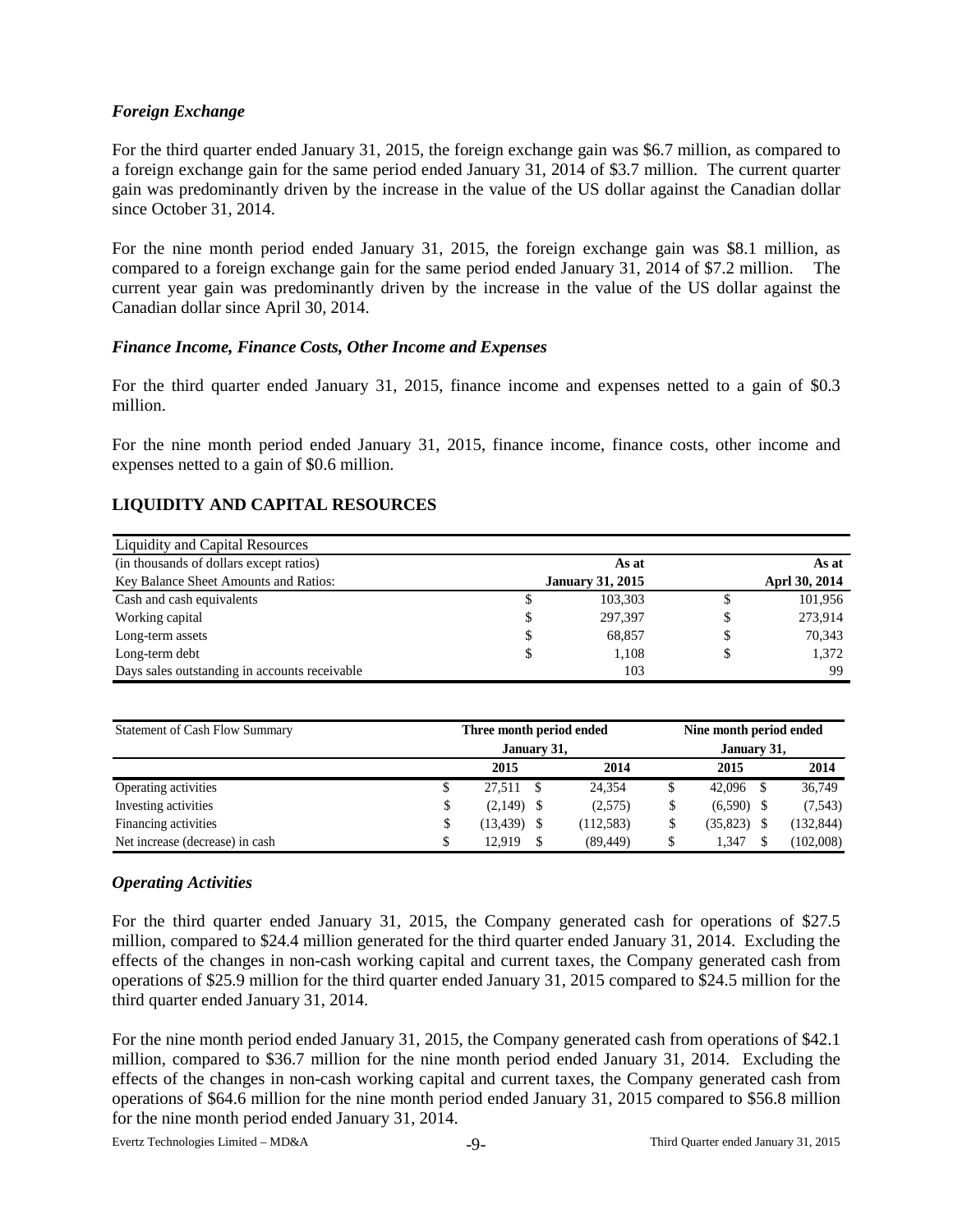#### *Investing Activities*

The Company used cash for investing activities of \$2.1 million for the third quarter ended January 31, 2015 which was predominantly from for the acquisition of capital assets of \$2.2 million.

The Company used cash for investing activities of \$6.6 million for the nine month period ended January 31, 2015 which was predominantly from for the acquisition of capital assets of \$6.7 million.

#### *Financing Activities*

For the third quarter ended January 31, 2015, the Company used cash from financing activities of \$13.4 million, which was principally driven by dividends paid of \$13.4 million.

For the nine month period ended January 31, 2015, the Company used cash from financing activities of \$35.8 million, which was principally driven by dividends paid of \$37.7 million, partially offset by the issuance of capital stock pursuant to the Company's Stock Option Plan of \$2.2 million.

## **WORKING CAPITAL**

As at January 31, 2015, the Company had cash and cash equivalents of \$103.3 million, compared to \$102.0 million at April 30, 2014.

The Company had working capital of \$297.4 million as at January 31, 2015 compared to \$273.9 million as at April 30, 2014.

The Company believes that the current balance in cash and plus future cash flow from operations will be sufficient to finance growth and related investment and financing activities in the foreseeable future.

Day sales outstanding in accounts receivable were 103 days at January 31, 2015 as compared to 99 for April 30, 2014.

## **SHARE CAPITAL STRUCTURE**

Authorized capital stock consists of an unlimited number of common and preferred shares.

|                                       | As at<br><b>January 31, 2015</b> | As at<br><b>April 30, 2014</b> |
|---------------------------------------|----------------------------------|--------------------------------|
| Common shares                         | 74,459,346                       | 74,310,146                     |
| Stock options granted and outstanding | 4,762,000                        | 5,203,700                      |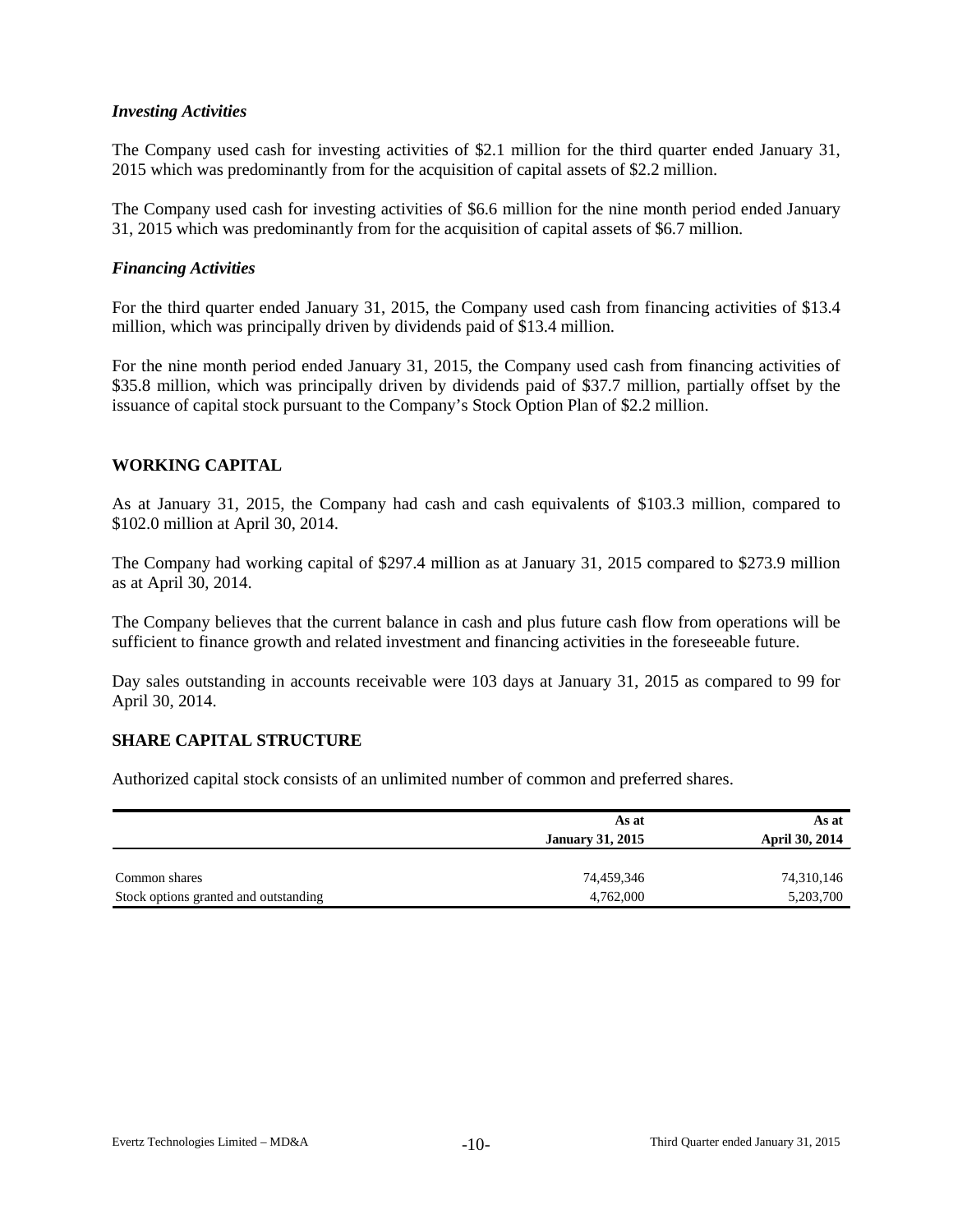## **FINANCIAL INSTRUMENTS**

The Company's financial instruments consist of cash and cash equivalents, trade and other receivables, trade and other payables and long term debt. Unless otherwise noted, it is management's opinion that the Company is not exposed to significant interest or credit risks arising from these financial instruments. The Company estimates the fair value of these instruments approximates the carrying values as listed below.

## *Fair Values and Classification of Financial Instruments:*

The following summarizes the significant methods and assumptions used in estimating the fair values of financial instruments:

- I. Quoted prices (unadjusted) in active markets for identical assets or liabilities.
- II. Inputs other than quoted prices included in level I that are observable for the asset or liability, either directly or indirectly. Cash and cash equivalents, trade and other receivables, trade and other payables, and long-term debt fair value measurements have been measured within level II.
- III. Inputs for the asset or liability that are not based on observable market data.

# **CONTRACTUAL OBLIGATIONS**

The following table sets forth the Company's contractual obligations as at January 31, 2015:

|                      | Payments Due by Period |        |                  |       |  |           |           |            |  |       |  |  |  |  |
|----------------------|------------------------|--------|------------------|-------|--|-----------|-----------|------------|--|-------|--|--|--|--|
| (In thousands)       |                        | Total  | Less than 1 Year |       |  | 2-3 Years | 4-5 Years | Thereafter |  |       |  |  |  |  |
| Operating leases     |                        | 16.145 |                  | 3.991 |  | 7.127     |           | 3.880      |  | 1,147 |  |  |  |  |
| Other long-term debt |                        | 1.437  |                  | 329   |  | 354       |           | 364        |  | 390   |  |  |  |  |
|                      | ഄ                      | 17.582 |                  | 4.320 |  | 7.481     |           | 4.244      |  | 1,537 |  |  |  |  |

# **OFF-BALANCE SHEET FINANCING**

The Company does not have any off-balance sheet arrangements.

# **RELATED PARTY TRANSACTIONS**

In the normal course of business, we may enter into transactions with related parties. These transactions occur under market terms consistent with the terms of transactions with unrelated arms-length third parties. The Company continues to lease a premise from a company in which two shareholders' each indirectly hold a 10% interest, continues to lease a facility from a company in which two shareholders each indirectly hold a 20% interest, continues to lease a facility for manufacturing where two shareholders indirectly own 100% interest, continues to lease a facility from a company in which two shareholders each indirectly own a 35% interest and continues to lease a facility with a director who indirectly owns 100%.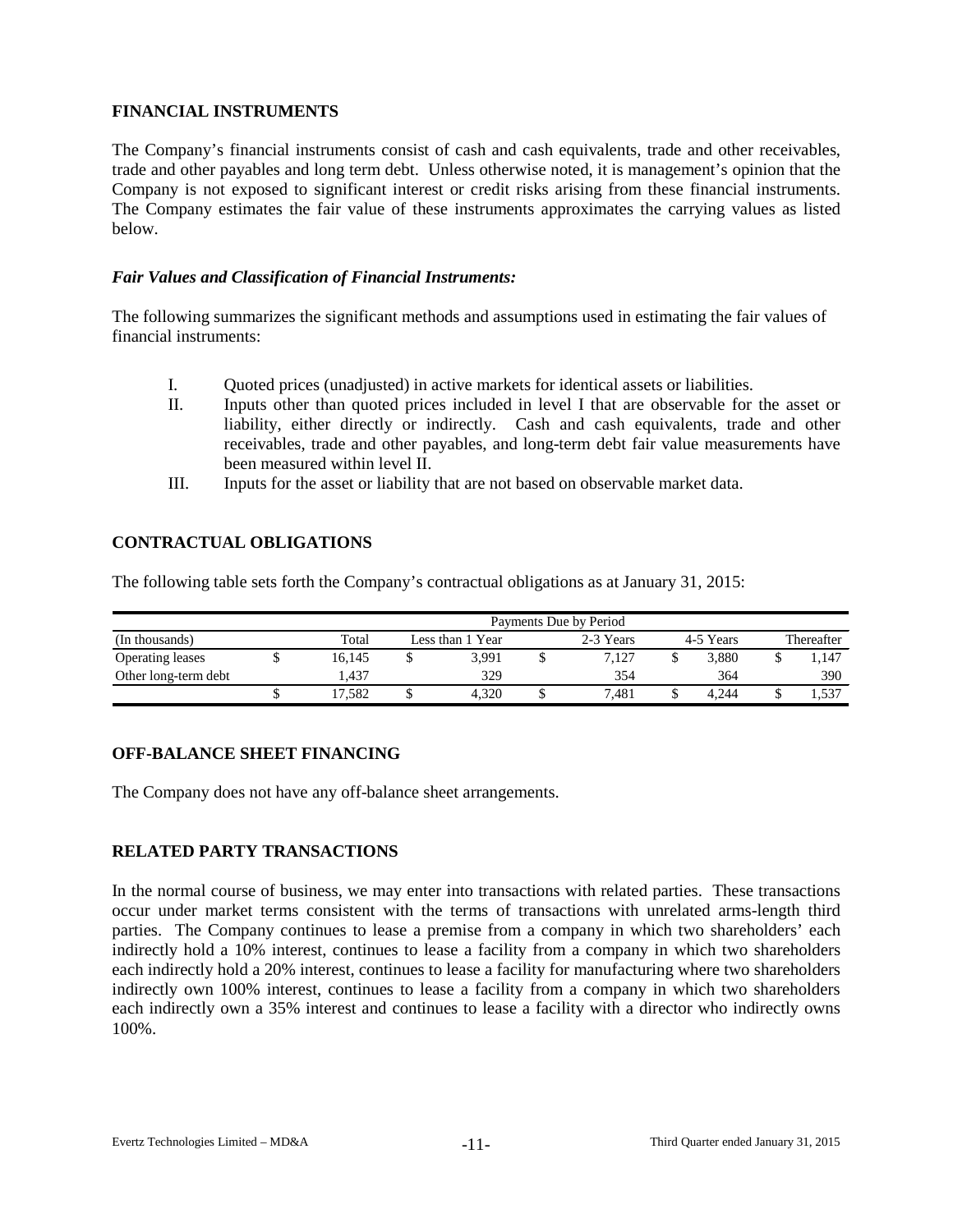# **SELECTED CONSOLIDATED QUARTERLY FINANCIAL INFORMATION**

The following table sets out selected consolidated financial information for each of the eight quarters ended January 31, 2015. In the opinion of management, this information has been prepared on the same basis as the audited consolidated financial statements. The operating results for any quarter should not be relied upon as any indication of results for any future period.

|                          |            |     |          |    |           |      | <b>Ouarter Ending</b> |            |    |          |              |              |
|--------------------------|------------|-----|----------|----|-----------|------|-----------------------|------------|----|----------|--------------|--------------|
| (In thousands)           |            |     |          |    |           | 2014 |                       |            |    |          | 2013         |              |
|                          | Jan $31$   |     | Oct 31   |    | July 31   |      | Apr 30                | Jan $31$   |    | Oct 31   | July 31      | Apr 30       |
| <b>Sales</b>             | \$90,726   |     | \$82,889 |    | \$98,014  |      | \$87,237              | \$93,185   |    | \$81,244 | \$63,858     | \$65,415     |
| Cost of goods sold       | 39,709     |     | 36,324   |    | 42,193    |      | 38,154                | 39,448     |    | 34,592   | 27,144       | 28,336       |
| Gross margin             | \$51,017   |     | \$46,565 |    | \$55,821  |      | \$49,083              | \$53,737   |    | \$46,652 | \$36,714     | \$ 37,079    |
| Operating expenses       | 23,139     |     | 27,037   |    | 29,306    |      | 30,545                | 25,514     |    | 25,797   | 21,167       | 26,557       |
| Earnings from operations | \$27,878   | \$. | 19,528   |    | \$ 26,515 |      | \$18,538              | \$28,223   |    | \$20,855 | \$<br>15,547 | \$<br>10,522 |
| Non-operating income     | 314        |     | 12       |    | 266       |      | 234                   | 482        |    | 399      | 526          | 509          |
| Earnings before taxes    | \$28,192   |     | \$19,540 |    | \$26,781  |      | \$18,772              | \$28,705   |    | \$21,254 | \$<br>16,073 | \$<br>11,031 |
| Net earnings             | \$21,014   |     | \$14,149 |    | \$19,411  |      | \$14,699              | \$21,281   |    | \$15,422 | \$11,733     | \$<br>8,110  |
| Net earnings per share:  |            |     |          |    |           |      |                       |            |    |          |              |              |
| <b>Basic</b>             | \$<br>0.28 | \$  | 0.19     | \$ | 0.26      | \$   | 0.20                  | \$<br>0.29 | \$ | 0.21     | \$<br>0.16   | \$<br>0.11   |
| Diluted                  | \$<br>0.28 | \$  | 0.19     | \$ | 0.26      | \$   | 0.20                  | \$<br>0.29 | \$ | 0.21     | \$<br>0.16   | \$<br>0.11   |
| Dividends per share:     | \$<br>0.18 | \$  | 0.16     | S  | 0.16      | S    | 0.16                  | \$<br>1.56 | S  | 0.16     | \$<br>0.16   | \$<br>0.16   |

The Companies revenue and corresponding earnings can vary from quarter to quarter depending on the delivery requirements of our customers. Our customers can be influenced by a variety of factors including upcoming sports or entertainment events as well as their access to capital. Net earnings represent net earnings attributable to shareholders.

## **DISCLOSURE CONTROLS AND PROCEDURES**

Management, including the Chief Executive Officer and Chief Financial Officer, has evaluated the effectiveness of the Company's disclosure controls and procedures (as defined in National Instrument 52- 109 of the Canadian Securities Administrators) as of January 31, 2015.

Management has concluded that, as of January 31, 2015, the Company's disclosure controls and procedures were effective to provide reasonable assurance that material information relating to the Company would be made known to them by others within the Company, particularly during the period in which this report was being prepared.

## **INTERNAL CONTROLS OVER FINANCIAL REPORTING**

Management is responsible for and has designed internal controls over financial reporting, or caused it to be designed under management's supervision, to provide reasonable assurance regarding the reliability of financial reporting and the preparation of financial statements for external purposes in accordance with IFRS. Management has concluded that, as of January 31, 2015, the Company's internal controls over financial reporting were effective to provide reasonable assurance regarding the reliability of financial reporting and the preparation of financial statements for external purposes in accordance with IFRS.